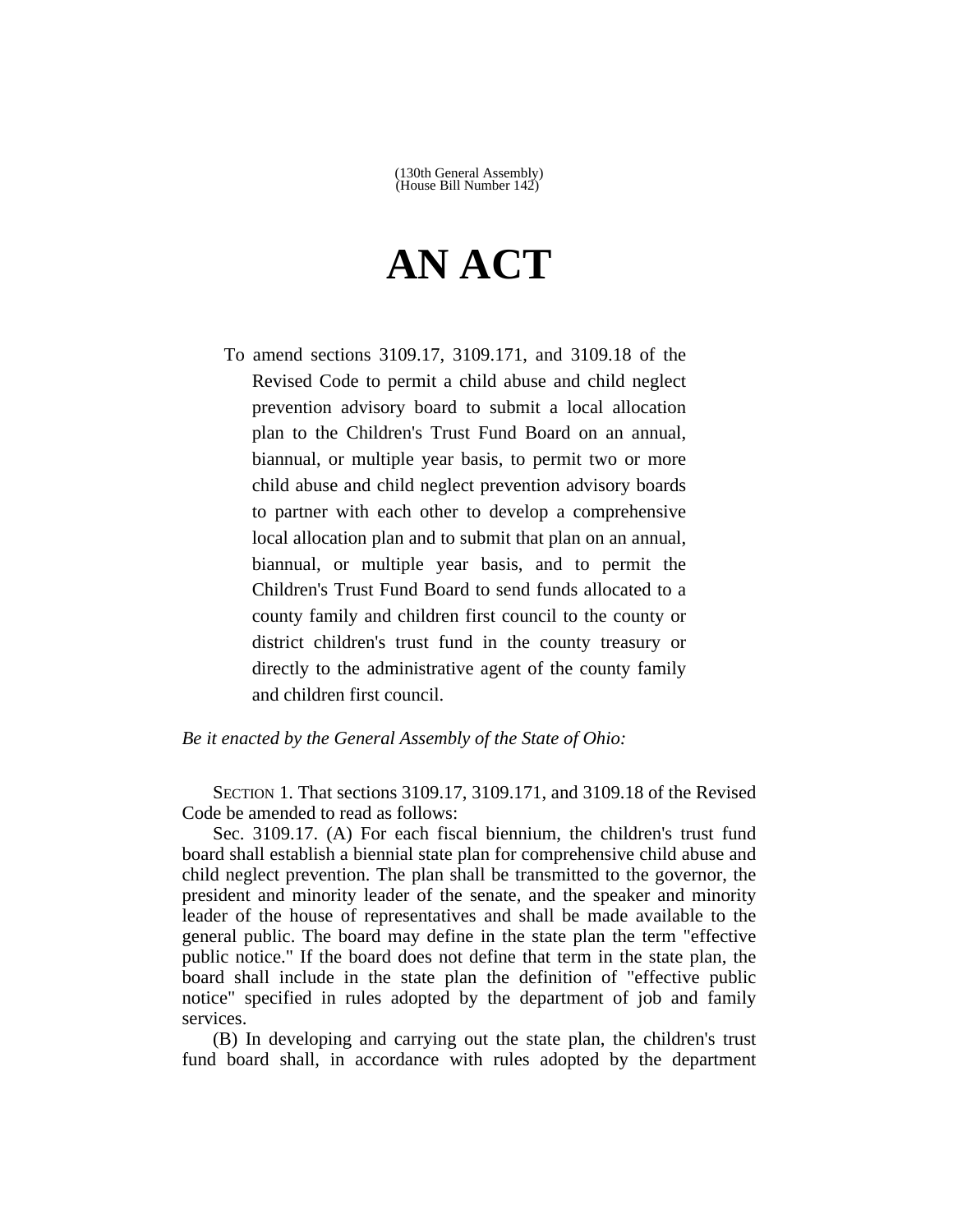2

pursuant to Chapter 119. of the Revised Code, do all of the following:

(1) Ensure that an opportunity exists for assistance through child abuse and child neglect prevention programs to persons throughout the state of various social and economic backgrounds;

(2) Before the thirtieth day of October of each year, notify each child abuse and child neglect prevention advisory board of the amount estimated to be allocated to that advisory board for the following fiscal year;

(3) Develop criteria for county or district local allocation plans, including criteria for determining the plans' effectiveness;

(4) Review, and approve or disapprove, county or district local allocation plans, as described in section 3109.171 of the Revised Code;

(5) Allocate funds to each child abuse and child neglect prevention advisory board for the purpose of funding child abuse and child neglect prevention programs. In allocating funds to a county family and children first council that has been designated to serve as the child abuse and child neglect prevention advisory board under division (A)(1) of section 3109.18 of the Revised Code, the children's trust fund board may send those funds to the county or district children's trust fund in the county treasury or directly to the administrative agent of the county family and children first council designated pursuant to division  $(B)(5)(a)$  of section 121.37 of the Revised Code. Funds shall be allocated among advisory boards according to a formula based on the ratio of the number of children under age eighteen in the county or multicounty district to the number of children under age eighteen in the state, as shown in the most recent federal decennial census of population. Subject to the availability of funds and except as provided in section 3109.171 of the Revised Code, each advisory board shall receive a minimum of ten thousand dollars per fiscal year. In the case of an advisory board that serves a multicounty district, the advisory board shall receive, subject to available funds and except as provided in section 3109.171 of the Revised Code, a minimum of ten thousand dollars per fiscal year for each county in the district. Funds shall be disbursed to the advisory boards twice annually. At least fifty per cent of the funds allocated to an advisory board for a fiscal year shall be disbursed to the advisory board not later than the thirtieth day of September. The remainder of the funds allocated to the advisory board for that fiscal year shall be disbursed before the thirty-first day of March.

The board shall specify the criteria child abuse and child neglect prevention advisory boards are to use in reviewing applications under division  $(F)(3)(G)(2)$  of section 3109.18 of the Revised Code.

(6) Allocate funds to entities other than child abuse and child neglect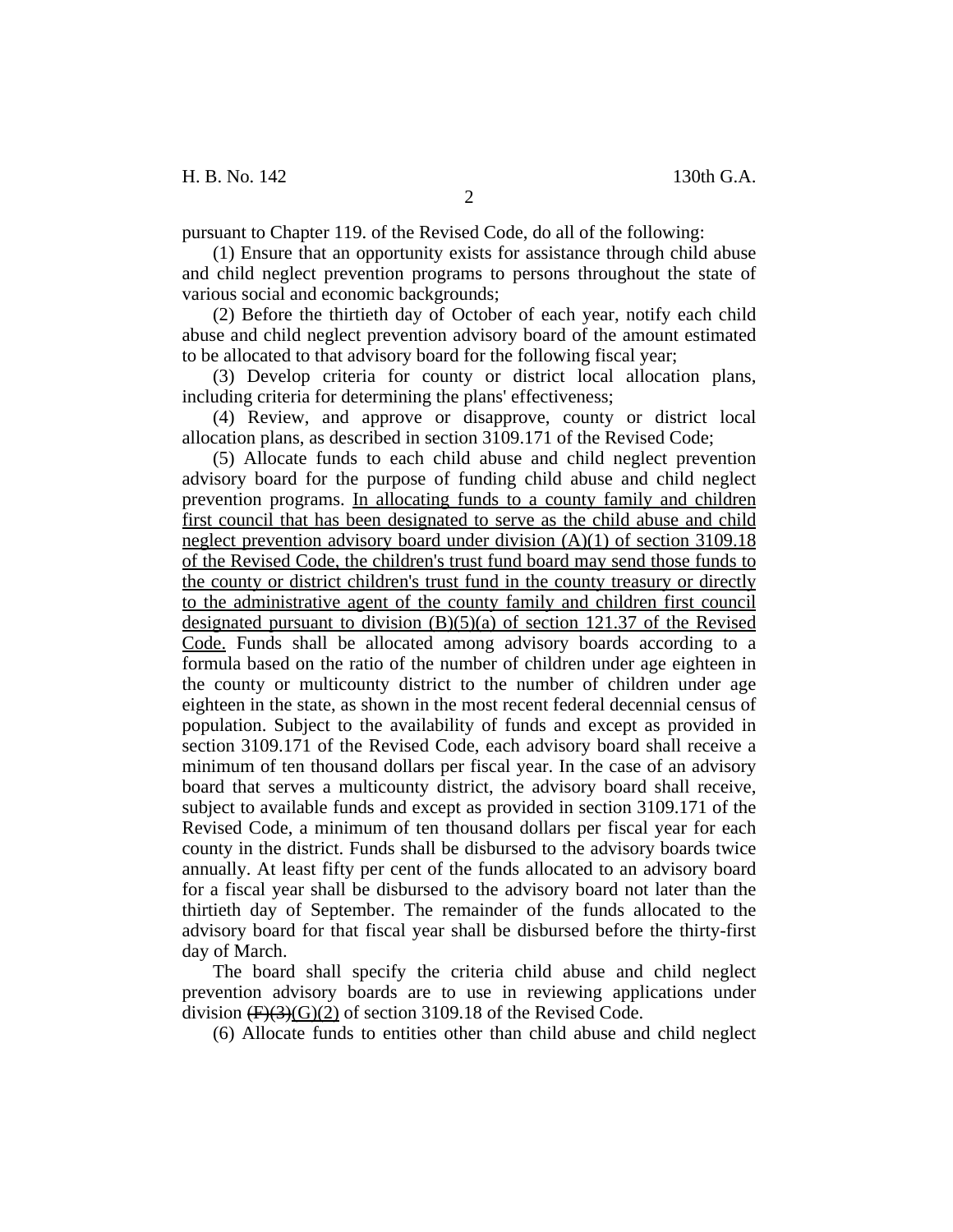prevention advisory boards for the purpose of funding child abuse and child neglect prevention programs that have statewide significance and that have been approved by the children's trust fund board;

(7) Provide for the monitoring of expenditures from the children's trust fund and of programs that receive money from the children's trust fund;

(8) Establish reporting requirements for advisory boards;

(9) Collaborate with appropriate persons and government entities and facilitate the exchange of information among those persons and entities for the purpose of child abuse and child neglect prevention;

(10) Provide for the education of the public and professionals for the purpose of child abuse and child neglect prevention;

(11) Create and provide to each advisory board a children's trust fund grant application form;

(12) Specify the information to be included in a semiannual and an annual report completed by a children's advocacy center for which a child abuse and child neglect prevention advisory board uses funds allocated to the advisory board under section 3109.172 of the Revised Code, and each other person or entity that is a recipient of a children's trust fund grant under division  $(K)(L)(1)$  of section 3109.18 of the Revised Code.

(C) The children's trust fund board shall prepare a report for each fiscal biennium that delineates the expenditure of money from the children's trust fund. On or before January 1, 2002, and on or before the first day of January of a year that follows the end of a fiscal biennium of this state, the board shall file a copy of the report with the governor, the president and minority leader of the senate, and the speaker and minority leader of the house of representatives.

(D) The children's trust fund board shall develop a list of all state and federal sources of funding that might be available for establishing, operating, or establishing and operating a children's advocacy center under sections 2151.425 to 2151.428 of the Revised Code. The board periodically shall update the list as necessary. The board shall maintain, or provide for the maintenance of, the list at an appropriate location. That location may be the offices of the department of job and family services. The board shall provide the list upon request to any children's advocacy center or to any person or entity identified in section 2151.426 of the Revised Code as a person or entity that may participate in the establishment of a children's advocacy center.

Sec. 3109.171. (A) On receipt of a local allocation plan or a comprehensive local allocation plan from a child abuse and child neglect prevention advisory board or a group of child abuse and child neglect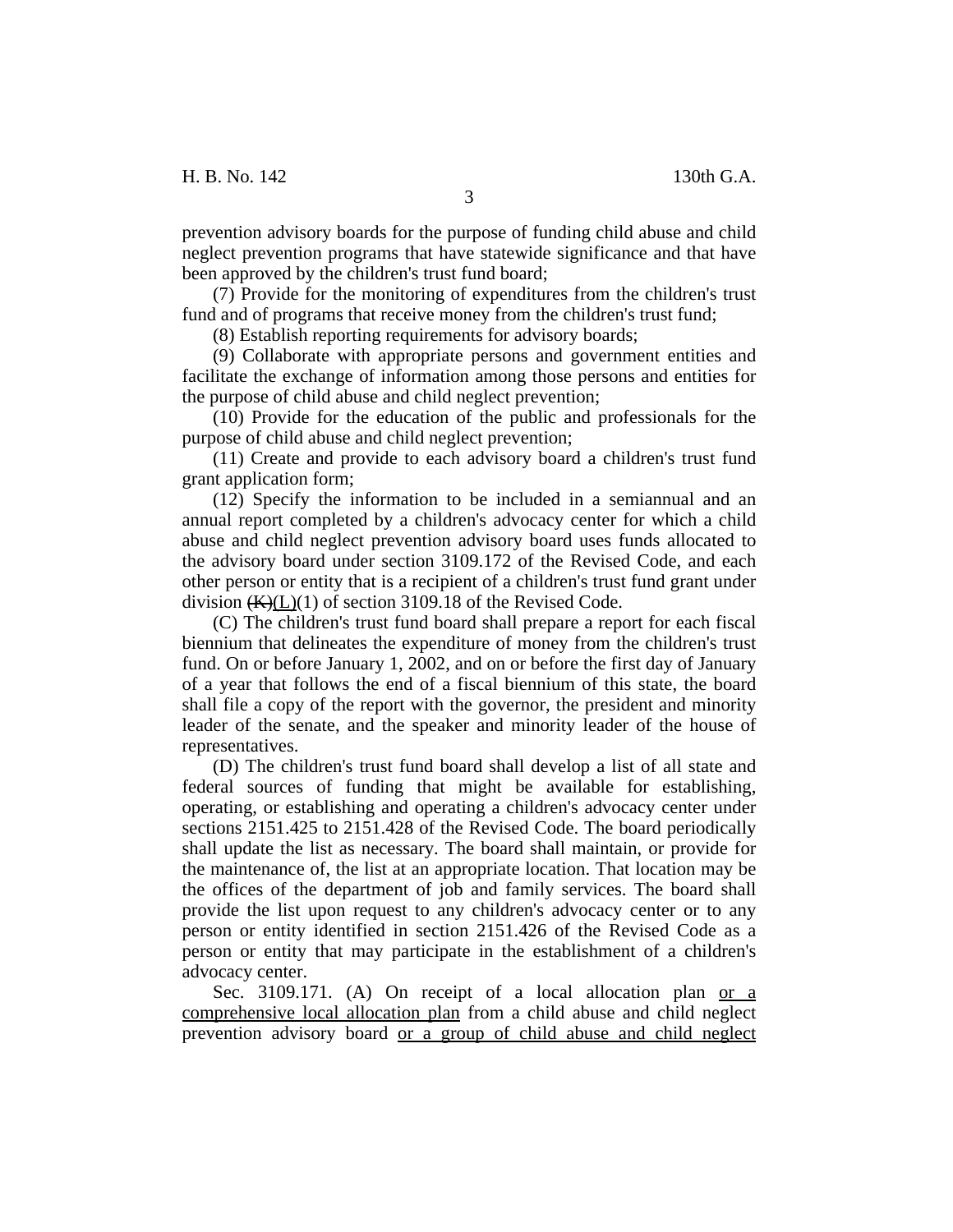prevention advisory boards submitted pursuant to division  $(F)$ ( $(H)$ ) of section 3109.18 of the Revised Code, the children's trust fund board may do either of the following:

(1) Approve the plan;

(2) Require that the advisory board or advisory boards make changes to the plan and submit an amended plan to the board.

(B) If an advisory board or a group of advisory boards fails to submit to the children's trust fund board a local allocation plan or a comprehensive local allocation plan pursuant to division  $(F)(H)$  of section 3109.18 of the Revised Code that is postmarked on or before the first day of April March preceding the fiscal year or years for which the plan is developed, if an advisory board or a group of advisory boards fails to submit an amended plan pursuant to division (A)(2) of this section, or if a plan or an amended plan submitted by an advisory board or a group of advisory boards is not approved by the children's trust fund board, the children's trust fund board may do either of the following for the fiscal year or years for which the plan was to have been developed:

(1) Deny funding to the advisory board or group of advisory boards;

(2) Allocate a reduced amount of funds to the advisory board or group of advisory boards, on a pro-rata daily basis.

(C) If an advisory board fails to submit to the children's trust fund board an annual report pursuant to division  $(K)(L)(2)$  of section 3109.18 of the Revised Code not later than the fifteenth day of August following the year for which the report is written, the board, for the following fiscal year, may allocate a reduced amount of funds to the advisory board on a pro-rata daily basis.

Sec. 3109.18. (A)(1) A board of county commissioners may establish a child abuse and child neglect prevention advisory board or may designate the county family and children first council to serve as the child abuse and child neglect prevention advisory board. The boards of county commissioners of two or more contiguous counties may instead form a multicounty district to be served by a child abuse and child neglect prevention advisory board or may designate a regional family and children first council to serve as the district child abuse and child neglect prevention advisory board. Each advisory board shall meet at least twice a year.

(2) The county auditor is hereby designated as the auditor and fiscal officer of the advisory board. In the case of a multicounty district, the boards of county commissioners that formed the district shall designate the auditor of one of the counties as the auditor and fiscal officer of the advisory board.

(B) Each county that establishes an advisory board or, in a multicounty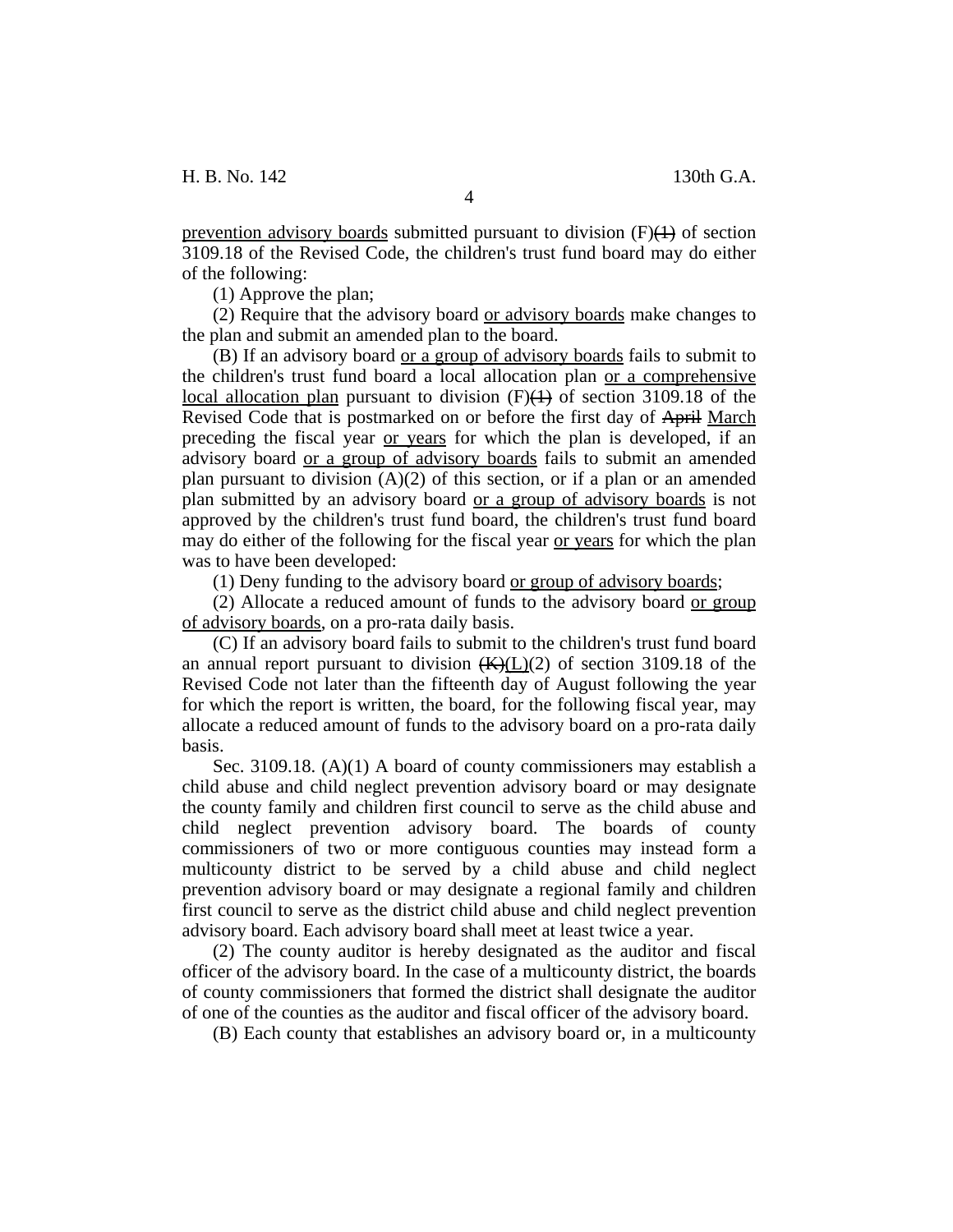district, the auditor who has been designated as the auditor and fiscal officer of the advisory board, shall establish a fund in the county treasury known as the county or district children's trust fund. The auditor shall deposit all funds received from the children's trust fund board into that fund, and the auditor shall distribute money from the fund at the request of the advisory board.

(C) Each January, the board of county commissioners of a county that has established an advisory board or, in a multicounty district, the board of county commissioners of the county served by the auditor who has been designated as the auditor and fiscal officer for the advisory board, shall appropriate the amount described in division (B)(2) of section 3109.17 of the Revised Code for distribution by the advisory board to child abuse and child neglect prevention programs.

(D)(1) Except in the case of a county or regional family and children first council that is designated to serve as a child abuse and child neglect prevention advisory board, each advisory board shall consist of an odd number of members from both the public and private sectors, including all of the following:

(a) A representative of an agency responsible for the administration of children's services in the county or district;

(b) A provider of alcohol or drug addiction services or a representative of a board of alcohol, drug addiction, and mental health services that serves the county or district;

(c) A provider of mental health services or a representative of a board of alcohol, drug addiction, and mental health services that serves the county or district;

(d) A representative of a county board of developmental disabilities that serves the county or district;

(e) A representative of the educational community appointed by the superintendent of the school district with largest enrollment in the county or multicounty district.

(2) The following groups and entities may be represented on the advisory board:

(a) Parent groups;

(b) Juvenile justice officials;

(c) Pediatricians, health department nurses, and other representatives of the medical community;

(d) School personnel;

(e) Counselors and social workers;

(f) Head start agencies;

(g) Child care providers;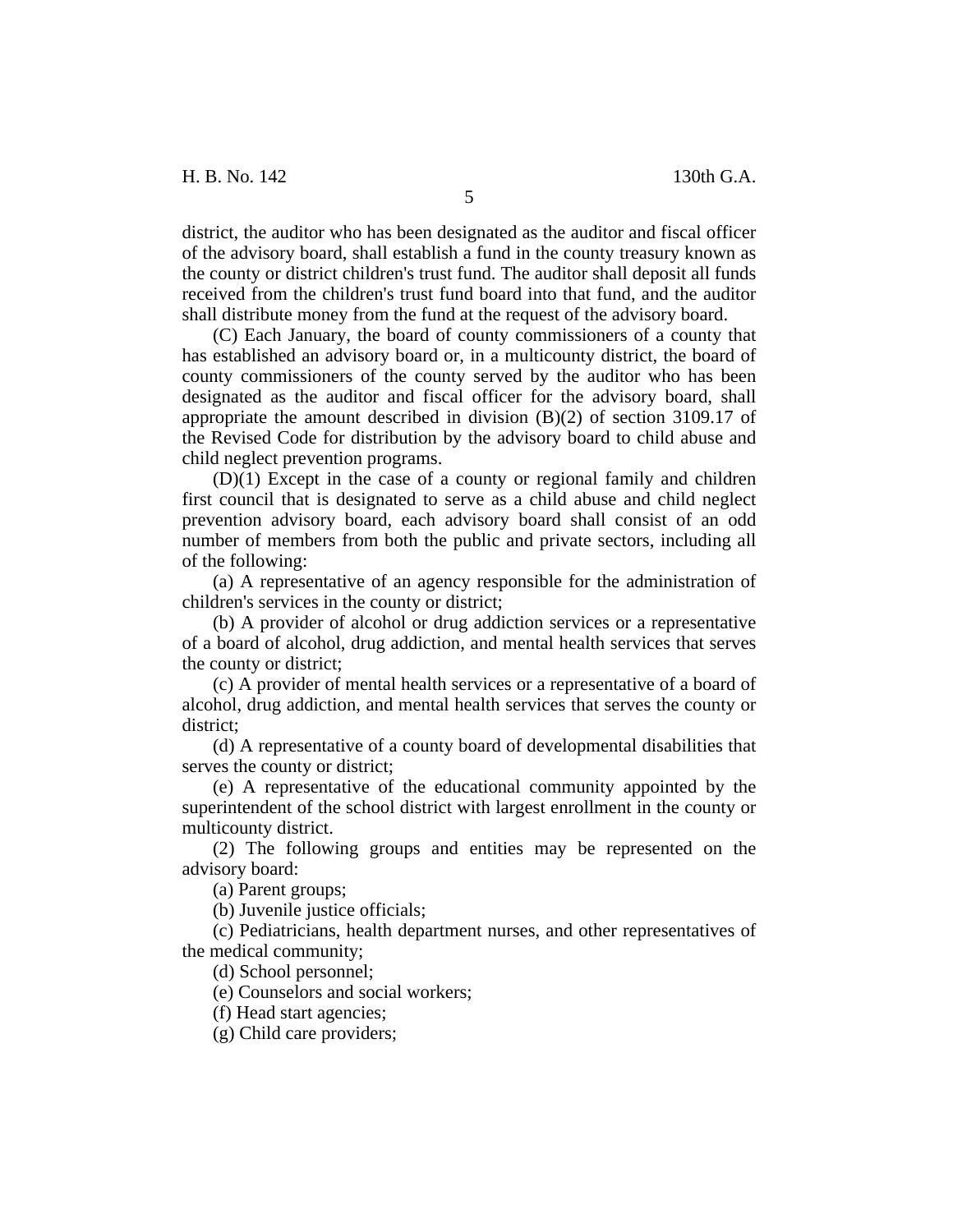6

(h) Other persons with demonstrated knowledge in programs for children.

(3) Of the members first appointed, at least one shall serve for a term of three years, at least one for a term of two years, and at least one for a term of one year. Thereafter, each member shall serve a term of three years. Each member shall serve until the member's successor is appointed. All vacancies on the board shall be filled for the balance of the unexpired term in the same manner as the original appointment.

(E) Each child abuse and child neglect prevention advisory board may incur reasonable costs not to exceed five per cent of the funds allocated to the county or district under section 3109.17 of the Revised Code, for the purpose of carrying out the functions of the advisory board.

 $(F)(1)$  Except as provided in division  $(F)(2)$  of this section, each child abuse and child neglect prevention advisory board shall develop a local allocation plan for the purpose of preventing child abuse and child neglect and submit the plan on an annual, biannual, or multiple year basis as determined by the children's trust fund board. The board shall submit the local allocation plan to the children's trust fund board on or before the first day of March preceding the fiscal years for which the plan is developed.

(2) Two or more child abuse and child neglect prevention advisory boards may, with the approval of the children's trust fund board, partner with each other to develop a comprehensive local allocation plan for the purpose of preventing child abuse and child neglect. The advisory boards shall submit the comprehensive local allocation plan on an annual, biannual, or multiple year basis as determined by the children's trust fund board and shall submit the comprehensive local allocation plan to the children's trust fund board on or before the first day of March preceding the fiscal year or years for which the plan is developed.

(G) Each child abuse and child neglect prevention advisory board shall do all of the following:

(1) For each fiscal biennium, develop a local allocation plan for the purpose of preventing child abuse and child neglect and submit the plan to the children's trust fund board on or before the first day of April preceding the fiscal year for which the plan is developed;

 $(2)$  Provide effective public notice, as defined by the children's trust fund board in the state plan or, if the board does not define the term in the state plan, as defined in rules adopted by the department of job and family services, to potential applicants about the availability of funds from the children's trust fund, including an estimate of the amount of money available for grants within each county or district, the date of at least one public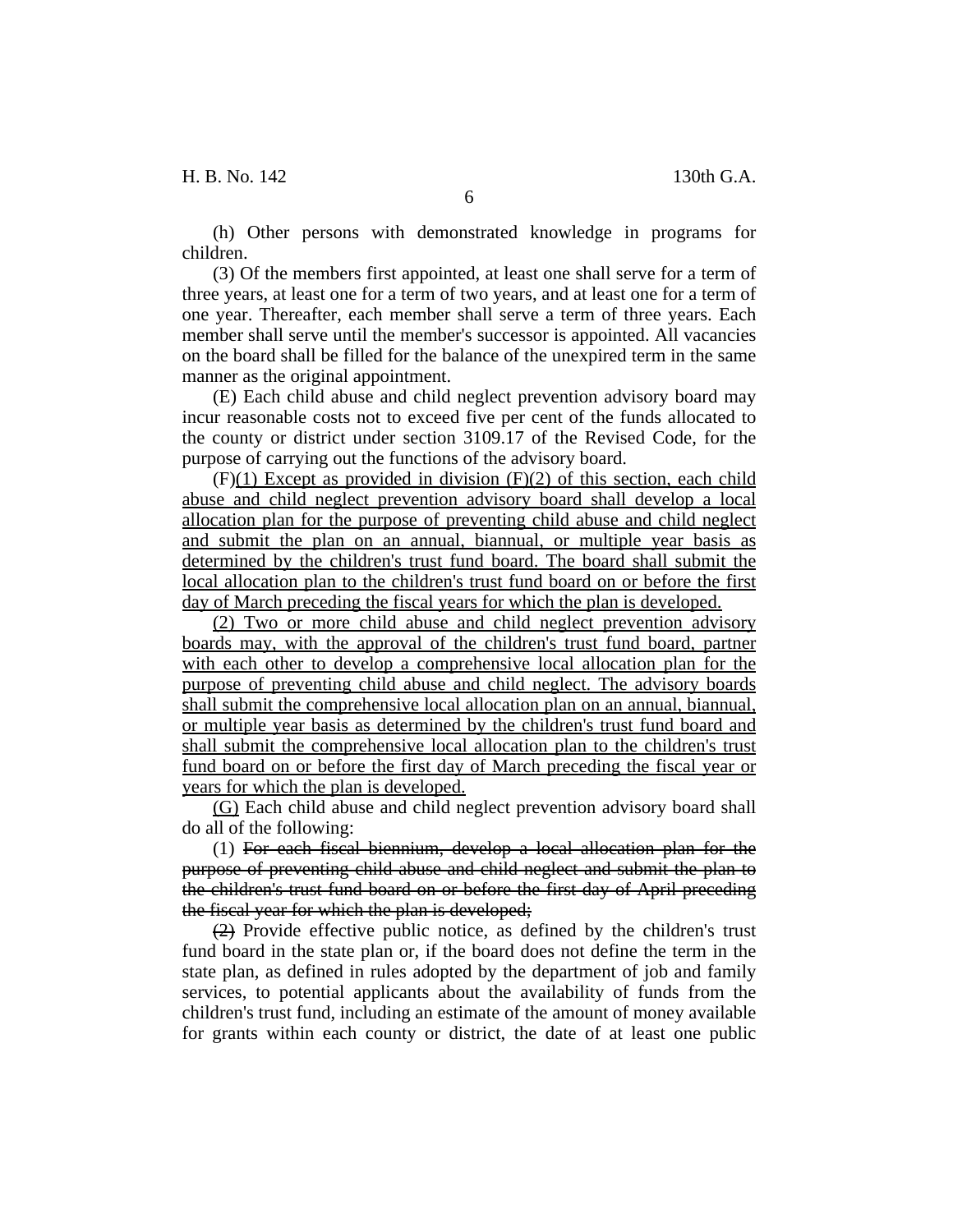hearing, information on obtaining a copy of the grant application form, and the deadline for submitting grant applications;

 $(3)(2)$  Review all applications received using criteria specified in the state plan adopted by the board under section 3109.17 of the Revised Code;

 $(4)(3)$  Consistent with the local allocation plan or comprehensive local allocation plan developed pursuant to division  $(F)(H)$  of this section, make grants to child abuse and child neglect prevention programs.;

 $\left(\frac{5}{4}\right)$  Establish any reporting requirements for grant recipients, in addition to those specified by the children's trust fund board, and for children's advocacy centers for which funds are used in accordance with section 3109.172 of the Revised Code.

(G)(H) A member of a child abuse and child neglect prevention advisory board shall not participate in the development of a local allocation plan <u>or a comprehensive local allocation plan</u> under division  $(F)(H)$  of this section if it is reasonable to expect that the member's judgment could be affected by the member's own financial, business, property, or personal interest or other conflict of interest. For purposes of this division, "conflict of interest" means the taking of any action that violates any applicable provision of Chapter 102. or 2921. of the Revised Code. Questions relating to the existence of a conflict of interest pertaining to Chapter 2921. of the Revised Code shall be submitted by the advisory board to the local prosecuting attorney for resolution. Questions relating to the existence of a conflict of interest pertaining to Chapter 102. of the Revised Code shall be submitted by the advisory board to the Ohio ethics commission for resolution.

(H)(I) Each advisory board shall assist the children's trust fund board in monitoring programs that receive money from the children's trust fund and shall perform such other duties for the local administration of the children's trust fund as the children's trust fund board requires.

 $(H)(J)$  A children's advocacy center for which a child abuse and child neglect prevention advisory board uses any amount out of the funds allocated to the advisory board under section 3109.172 of the Revised Code, as start-up costs for the establishment and operation of the center, shall use the moneys so received only for establishment and operation of the center in accordance with sections 2151.425 to 2151.428 of the Revised Code. Any other person or entity that is a recipient of a grant from the children's trust fund shall use the grant funds only to fund primary and secondary child abuse and child neglect prevention programs. Any grant funds that are not spent by the recipient of the funds within the time specified by the terms of the grant shall be returned to the county treasurer. Any grant funds returned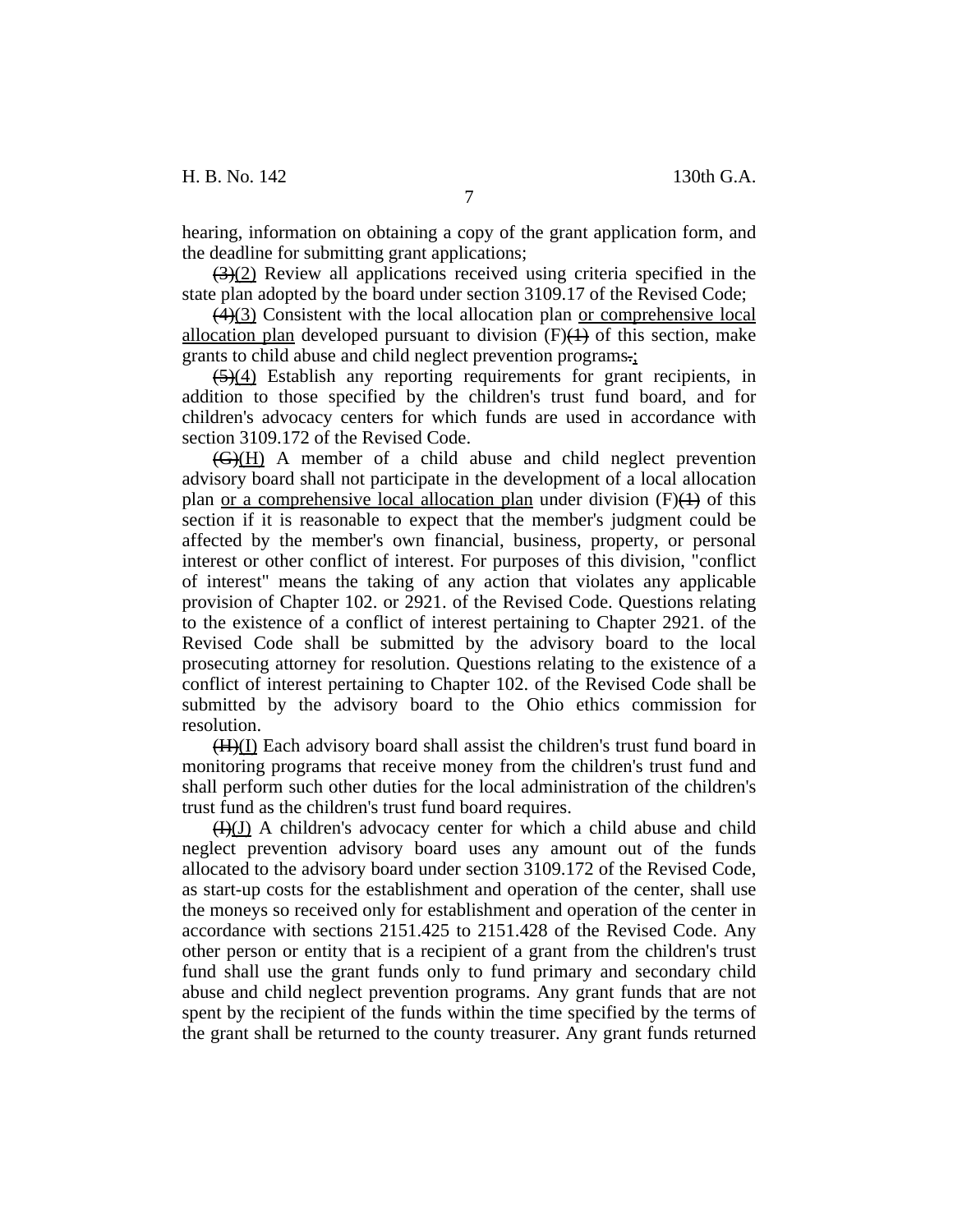that are not redistributed by the advisory board within the state fiscal year in which they are received shall be returned to the treasurer of state. The treasurer of state shall deposit such unspent moneys into the children's trust fund to be spent for purposes consistent with the state plan adopted under section 3109.17 of the Revised Code.

 $H(K)$  Applications for grants from the children's trust fund shall be made to the advisory board on forms prescribed by the children's trust fund board.

 $H(H)(L)(1)$  Each children's advocacy center for which a child abuse and child neglect prevention advisory board uses any amount out of the funds allocated to the advisory board under section 3109.172 of the Revised Code, as start-up costs for the establishment and operation of the center, and each other person or entity that is a recipient of a children's trust fund grant from an advisory board shall file with the advisory board a copy of a semi-annual and an annual report that includes the information required by the children's trust fund board.

(2) Each advisory board shall file with the children's trust fund board, not later than the fifteenth day of August following the year for which the report is written, a copy of an annual report regarding the county or district local allocation plan that contains the information required by the children's trust fund board, and regarding the advisory board's use of any amount out of the funds allocated to the advisory board under section 3109.172 of the Revised Code as start-up costs for the establishment and operation of a children's advocacy center.

SECTION 2. That existing sections 3109.17, 3109.171, and 3109.18 of the Revised Code are hereby repealed.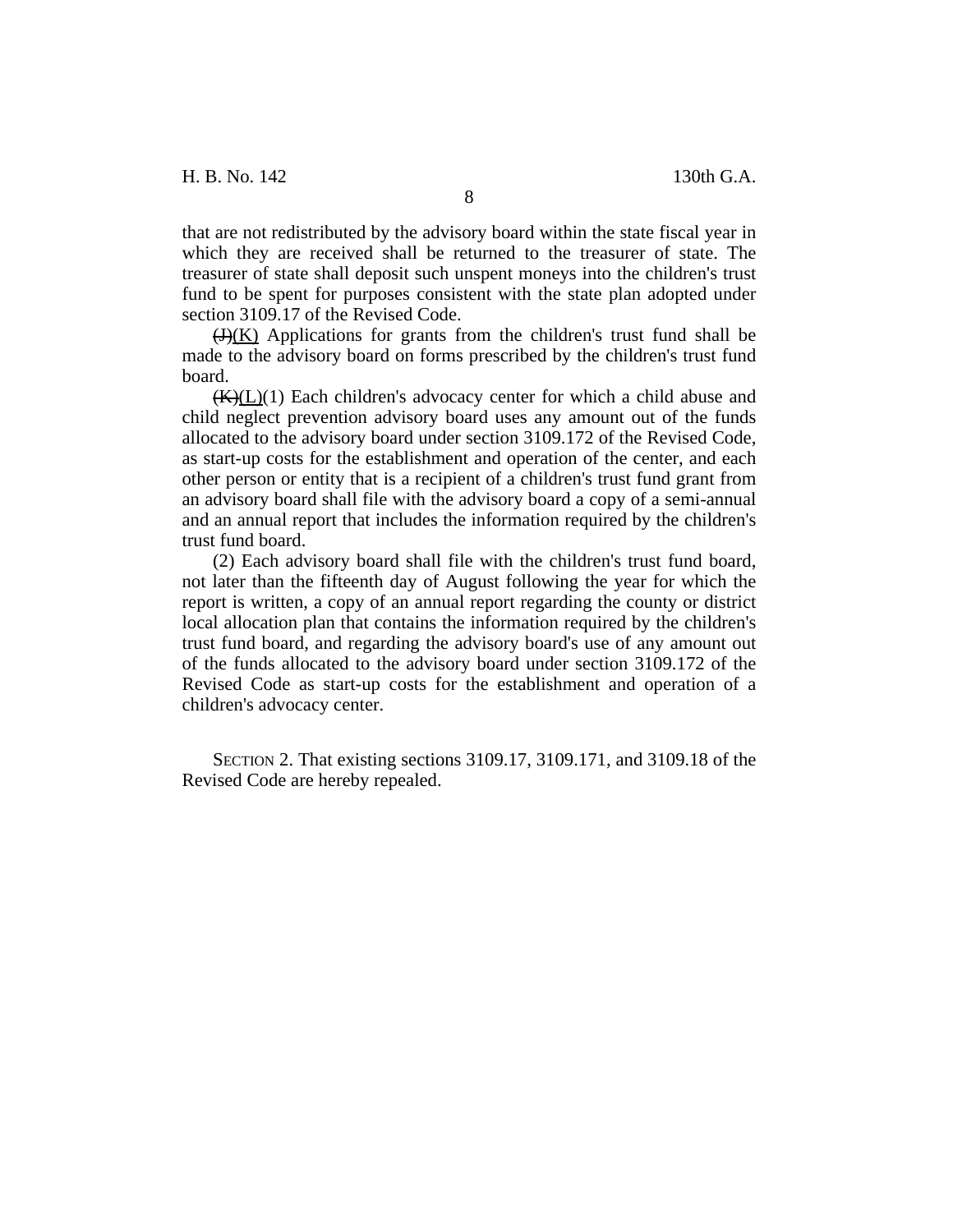*Speaker \_\_\_\_\_\_\_\_\_\_\_\_\_\_\_\_\_\_ of the House of Representatives.*

<u> 1980 - Johann Barn, mars an t-Amerikaansk kommunister (</u>

*President \_\_\_\_\_\_\_\_\_\_\_\_\_\_\_\_\_\_ of the Senate.*

<u> 1989 - Johann Barnett, fransk politiker (</u>

Passed \_\_\_\_\_\_\_\_\_\_\_\_\_\_\_\_\_\_\_\_\_\_\_\_\_, 20\_\_\_\_

Approved \_\_\_\_\_\_\_\_\_\_\_\_\_\_\_\_\_\_\_\_\_\_\_\_\_, 20\_\_\_\_

*Governor.*